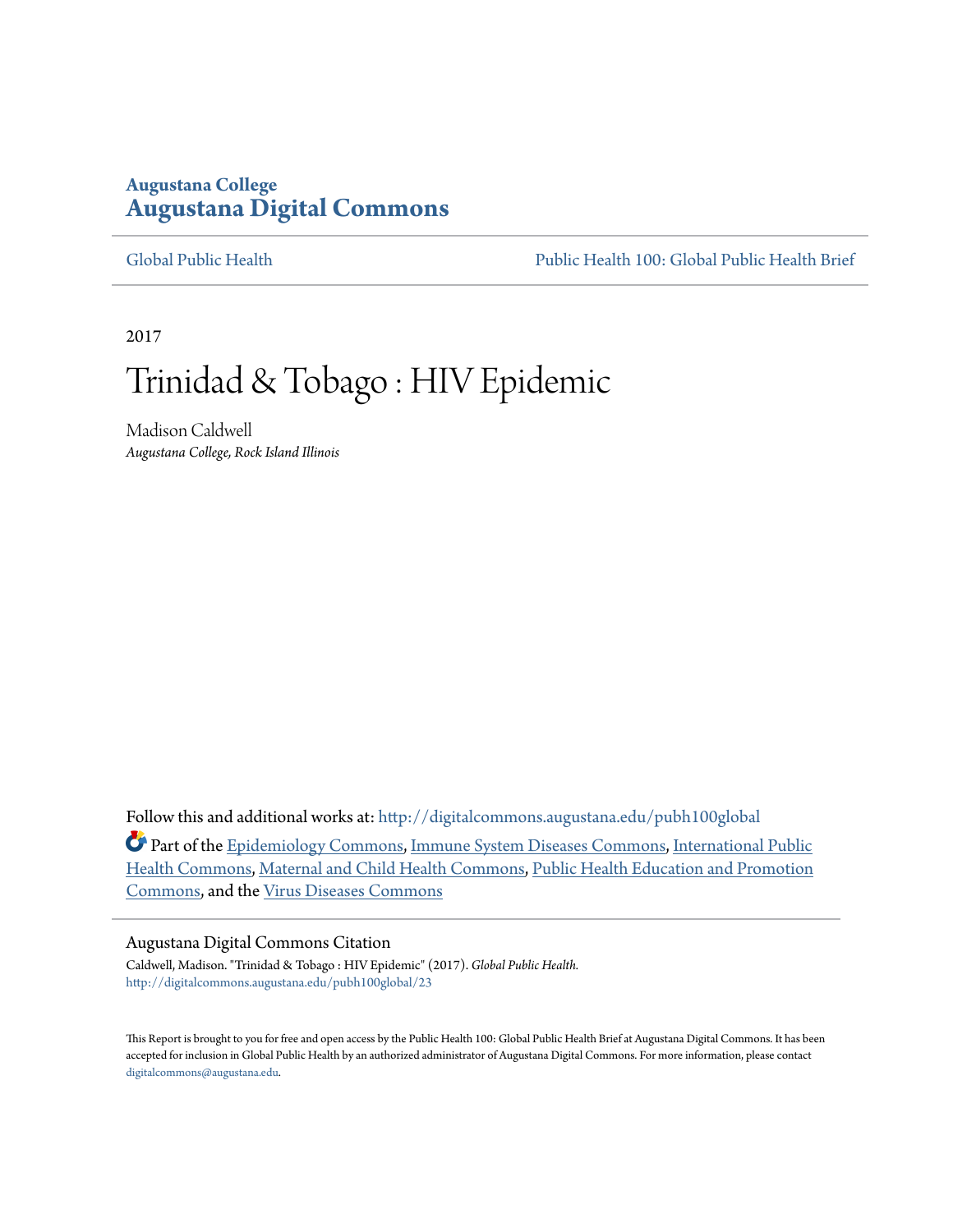# HIV epidemic in Trinidad & Tobago

# **Madison Caldwell**

Site designed and built by Hydrant (http://www.hydrant.co.uk). (n.d.). Trinidad and Tobago. Retrieved October 25, 2017, from http://thecommonwealth.org/our-member-countries/trinidad-and-tobago

## **Demographics of Trinidad & Tobago :**

• Twin Islands located off the Caribbean coast in South America.

• Considered a high income country, with a population consisting of 1.218 million people who primarily speak English and practice Protestant Christianity.

• There are two main ethnic groups that together account for roughly 60% of the population, which are East Indians, and Africans ("The World Factbook" 2017).

• Government type follows a parliamentary republic. The electoral processes include electing both a president (five year term) and a prime minister.

• Majority of the country's challenges arise from public health related issues, one of which is environmental degradation. However, this brings along a whole list of other smaller issues like flooding, deforestation, widespread water pollution, and excessive soil erosion just to name a few ("The World Factbook" 2017).

### **What is HIV?**

 HIV stands for human immunodeficiency virus and is a disease largely spread through sexual intercourse, as it can be transmitted when in contact with infected blood, semen, or vaginal fluids. It can also be passed from mother to child during birth. HIV is often very hard to detect once it is contracted because it tends to "hide" inside the body's cells to avoid an immune system detection, meaning that the affected being will often be asymptomatic for a long period of time. However, if symptoms do develop, they seem to present themselves similar to the flu, which again, makes it difficult to detect a positive presence of HIV (Jones, 2009). This is quite dangerous because if you are unaware of having the disease, then you can act as a carrier, meaning you can unknowingly pass the virus to others by having unprotected sexual intercourse. After a while of having HIV, it can progress to AIDS, which stands for acquired immunodeficiency syndrome. This stage of the disease is usually accompanied by symptoms such as: weight loss, fever, night sweats, fatigue, and recurrent infections. There are medicines that may be taken to help subdue symptoms and prolong the progression of the disease, but there is currently no cure for AIDS so eventually the outcome is fatal.